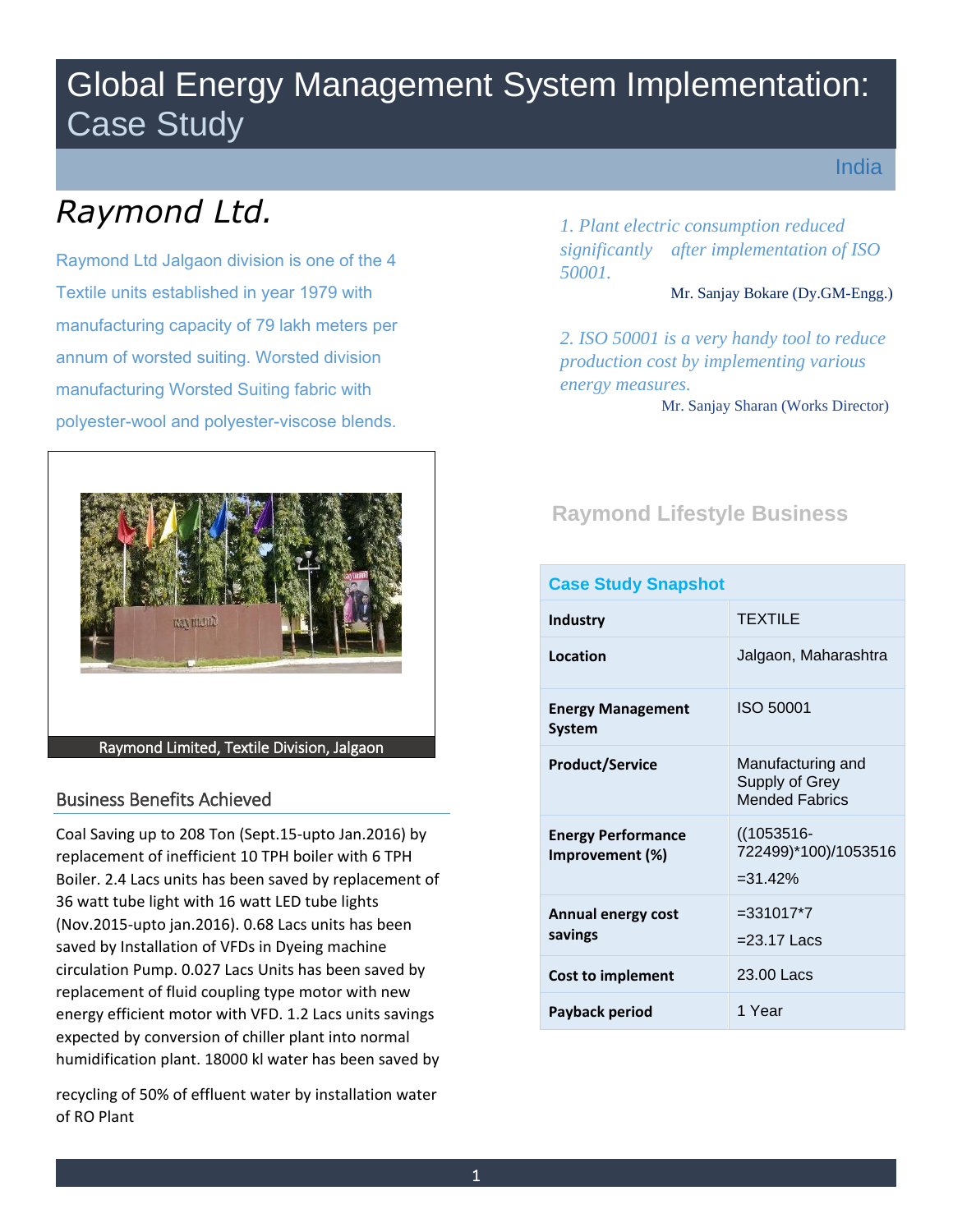## Company Profile

 blends. Turnover of Jalgaon unit was Rs. 7277 lakh for Raymond Ltd Jalgaon division is one of the 4 Textile units established in year 1979 with manufacturing capacity of 79 lakh meters per annum of worsted suiting. Worsted division manufacturing Worsted Suiting fabric with polyester-wool and polyester-viscose previous year. Raymond Ltd. Jalgaon is ISO9001, 14001 and OHSAS certified company.

## Business Case for Energy Management

 and energy cost increasing day by day which leads to longer time with marginal profitability we need to While making operational budget for financial years, cost of energy is main focus area. As the raw material higher manufacturing cost. To sustain in market for control manufacturing cost. Since cost of raw material is not in our hand we can reduce manufacturing cost by controlling energy uses .This leads us to implement the EnMS system. Since we are identified as designated consumer under PAT (Perform Achieve and Trade) scheme by Bureau of Energy Efficiency, India we need to compile with legal requirements

## Keys to Success

- Each and every department power should monitored and recorded in proper way.
- Production data of each process should be up to date.
- Every data should be accurate and up to date.
- Top management commitment

## EnMS Development and Implementation

#### **Business Benefits**

 replacement of inefficient 10 TPH boiler with 6 TPH (Nov.2015-upto jan.2016) **0.68 Lacs units** has been Coal Saving up **to 208 Ton** (Sept.15-upto Jan.2016) by Boiler. **2.4 Lacs units** has been saved by replacement of 36 watt tube light with 16 watt LED tube lights saved by Installation of VFDs in Dyeing machine circulation Pump. **0.027 Lacs** Units has been saved by replacement of fluid coupling type motor with new energy efficient motor with VFD. **1.2 Lacs units** savings expected by conversion of chiller plant into normal humidification plant. **18000 kl water** has been saved by recycling of 50% of effluent water by installation water of RO Plant. We are one of the very few companies in Textile sector to get certified with ISO 50001:2011.

#### **Organizational**

Top management is committed towards EnMS system as it is directly going to affect the cost of operation Also Top Level management encourages EnMS system by providing separate fund for EnMS system Top level management involve HODs of each department to take decision regarding EnMS implementation and use available resources for this. An energy team was formed comprising of young and energetic members with experienced members. Each team member responsibilities has been clearly defined and taught to every one member.

#### **Energy review and planning**

 facilities, equipment, systems and processes related to Identified current energy sources. Evaluated past and present energy use and consumption. Based on the analysis of energy use and consumption, identified the areas of significant energy use. Identified the facilities, equipment, systems, processes and personnel working for, or on behalf of, the Organization that significantly affect energy use and consumption. Identified other relevant variables affecting significant energy uses. Determined the current energy performance of Process. Identified significant energy uses. Estimated future energy use and consumption. Identified,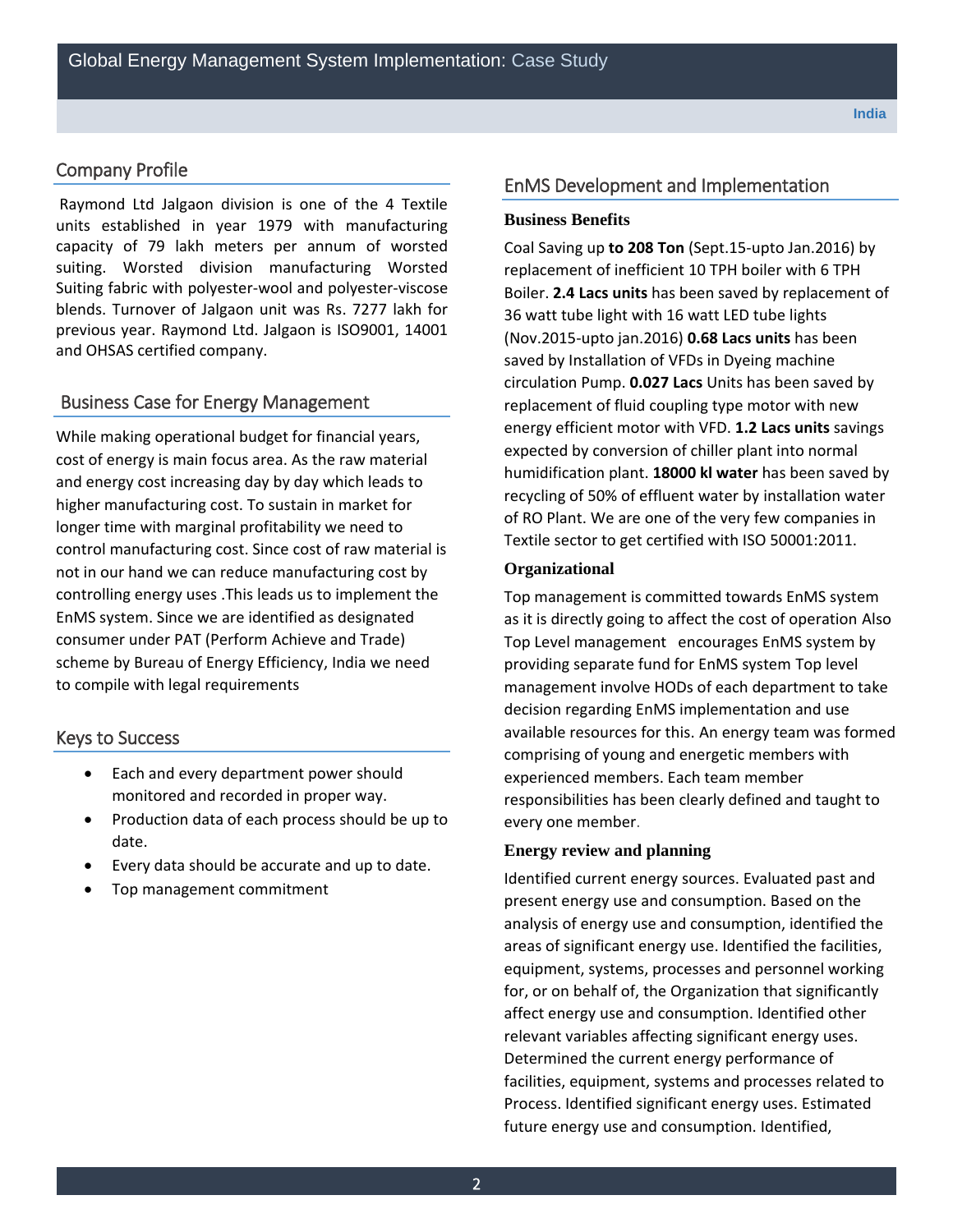prioritize and record opportunities for improving energy performance. On the basis of energy review we have drawn energy baseline for each SEU and set the target for each department.

## **Development and use of professional expertise, training, and communications**

Company hired professional for the guidance and implementation of EnMS 50001. He provided training in-accordance with various level of employees regarding awareness of EnMS system and their implementation. Top management is also committed towards EnMS system as it is directly going to affect the cost of operation. Top Level management encourages EnMS system by providing separate fund for EnMS system. We have provided Idea box in every departments for shop floor workers suggestions. We have provision for incentive for best suggestion of the month, to encourage the workmen about these system. At middle level, there is a monthly meeting regarding effective implementation of EnMS system

#### **Tools & resources**

We have taken guidance of BEE certified energy auditor. We have also taken guidance of ISO 50002:2014, ISO 50003:2014, and ISO 50004:2014. ISO 14001:2008 was also become very handy tool for implementation of EnMS system.

 **performance improvement Steps taken to maintain operational control** (ISO 50001:2011 Section 4.5.5& A.5.5) **and sustain energy** 

We have made Critical Operating Parameters for each department and monitoring these parameters continuously. We have displayed COP in each department. Daily monitoring of specific consumption of the plant.

 **performance improved** – up to 5 points **and 2) to Approach used to 1) determine whether energy validate results** 

1. Monitoring of Monthly monitoring of specific energy consumption of each department.

- the Plant 2. Monitoring of Monthly Power Consumption of
- 3. Monitoring of efficiency and machine utilization %.
- 4. Energy meters have been installed in each area to measure the power consumption.
- 5. Daily production record.

### **Cost-benefit analysis**

| Sr.N<br>ο.     | Project                                                                                           | Annual<br>energy<br>savings<br>kWh | Annual<br>savings<br>in Lacs | Initi<br>al<br>cost<br>in<br>Lacs | Payba<br>ck in<br>month<br>S |
|----------------|---------------------------------------------------------------------------------------------------|------------------------------------|------------------------------|-----------------------------------|------------------------------|
| $\mathbf{1}$   | <b>To Convert</b><br><b>Chiller Plant</b><br>Into normal<br>Humidificati<br>on Plant              | 120000                             | 10.2                         | 30                                | 35.29                        |
| $\overline{2}$ | To replace<br>10 TPH<br>Boiler into 6<br><b>TPH Boiler</b>                                        |                                    | 52                           | 60                                | 13.85                        |
| 3              | To install<br>drives in<br>treated<br>water pump                                                  | 17184                              | 1.46                         | 1                                 | 8.22                         |
| 4              | To replace<br>fluid<br>coupling<br>motor with<br>energy<br>efficient<br>motor along<br>with drive | 8592                               | 0.73                         | 1.5                               | 24.65                        |
| 5              | To replace<br>conventiona<br>I tube rode<br>with led                                              | 661305.<br>6                       | 56.21                        | 21                                | 4.48                         |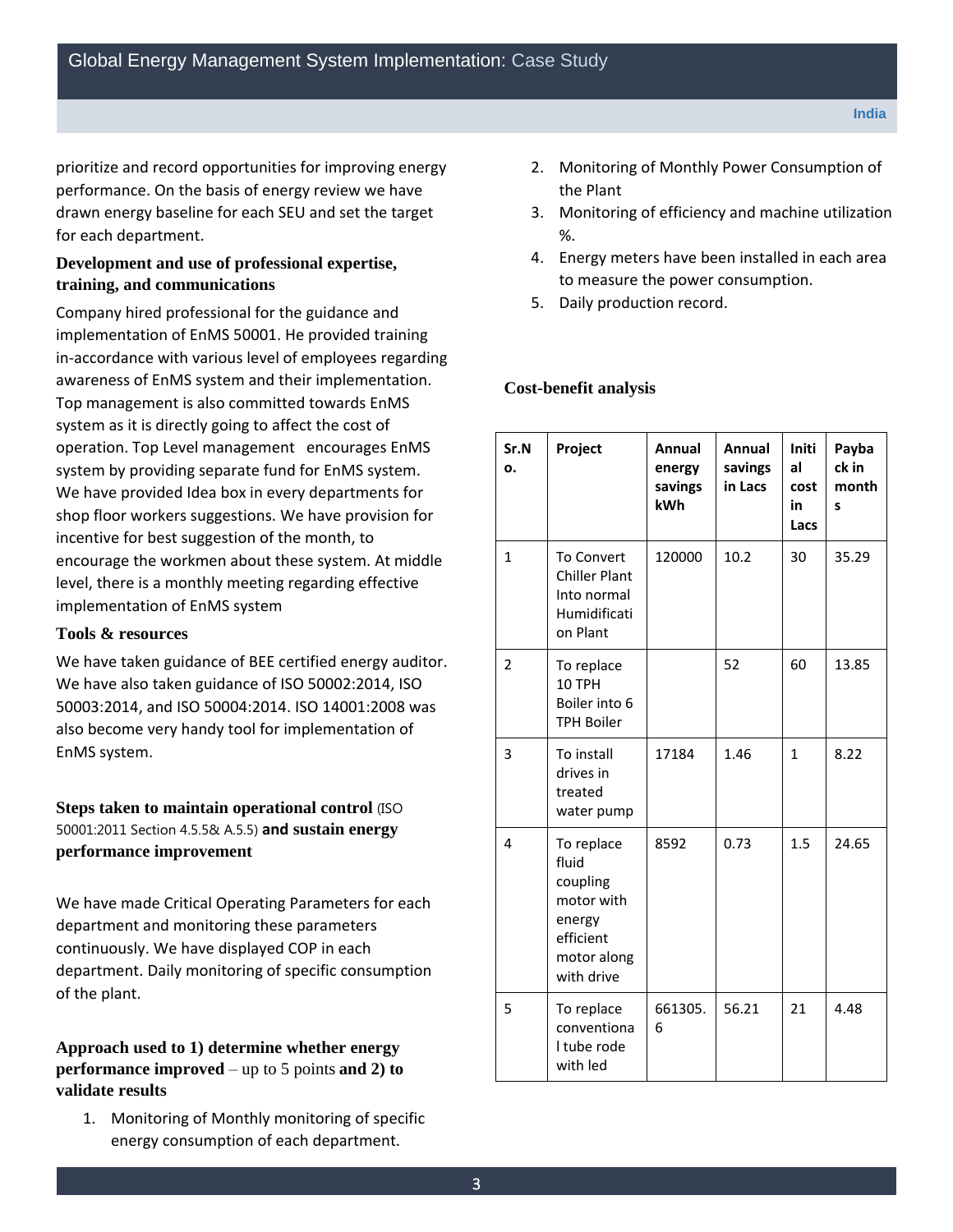**R**educing energy consumption in our operations establishment of objectives and targets; manufacturing operations through the

 **E**nsuring continual improvement in our energy performance;

 **D**eploying resources and leveraging information to achieve our objectives and targets;

efficiency **U**pholding legal and other requirements regarding energy use, efficiency and consumption;

**C**onsidering energy performance improvements in design and modification of our facilities, equipment, systems and processes;

 **E**ffectively procuring and using energy-efficient products, and services.

## **Mr.AS Narkhede (GM-Works)**

## Lessons Learned

- 1. Energy cost is playing very vital role in manufacturing process.so we need to use energy efficiently.
- 2. Use of Energy efficient equipment should be our focus.